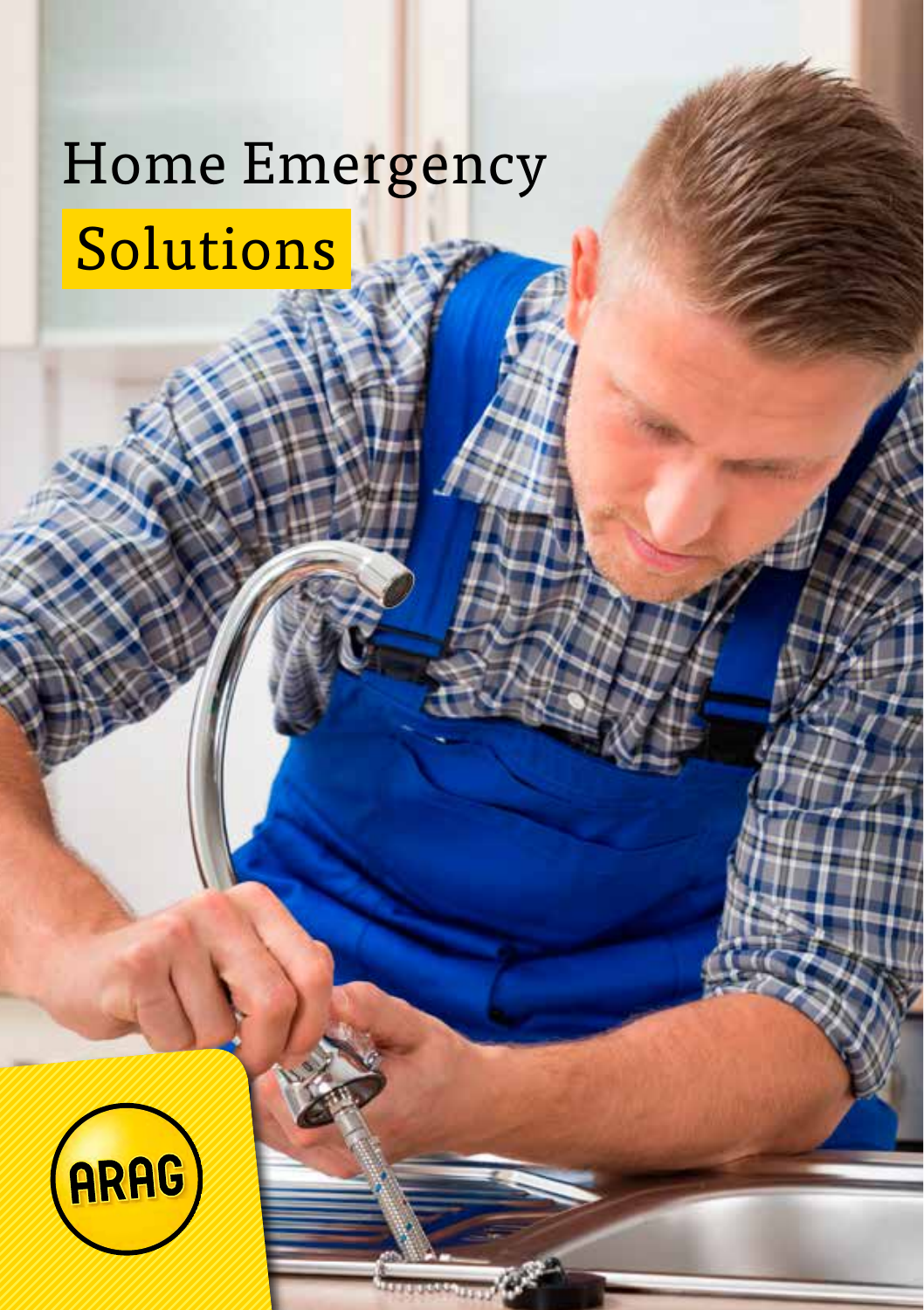## Why you need Home Emergency Solutions

If you have an unexpected home emergency such as a burst pipe or boiler breakdown, you want to put things right as quickly as possible to protect your property from further damage and make your home safe and comfortable to live in. It's not always straightforward to find a reputable contractor at short notice and even if you do it can be expensive. Our Home Emergency policy provides you with a low cost solution ensuring help is always available when you need it most.

With one call to us, an approved contractor will come to your home and make emergency repairs. Our cover includes all of the following domestic emergencies:

- the complete breakdown of your heating system
- plumbing and drainage problems
- damage which affects your security including locks and windows
- if your only toilet is broken
- loss of your power supply
- lost keys
- vermin infestation

Optional annual gas boiler servicing is available on a pay-per-use basis by calling 0330 303 1319.

In addition we provide alternative overnight accommodation if your home is unsafe or uncomfortable to stay in.



If your home is powered by a biomass boiler or anaerobic digester system, the insurer will reimburse up to £1,000 for your own contractor to help.

Our service is available 24 hours a day, 365 days a year and for additional peace of mind all our permanent repairs are guaranteed for 12 months.

### What we cover

- Contractor's call-out fee
- Labour costs
- Parts and repair materials
- Cost of alternative accommodation
- We pay up to £1,000 per claim in total

## Who is ARAG?

ARAG plc is part of the global ARAG Group, the largest family-owned enterprise in the German insurance industry. Founded in 1935, on the principle that every citizen should be able to assert their legal rights, ARAG now employs 4,000 people around the world and generates premium income in excess of €1.8 billion.

We are committed to providing our Home Emergency Solutions customers with a rapid response and faultless customer service if an emergency seriously affects the home.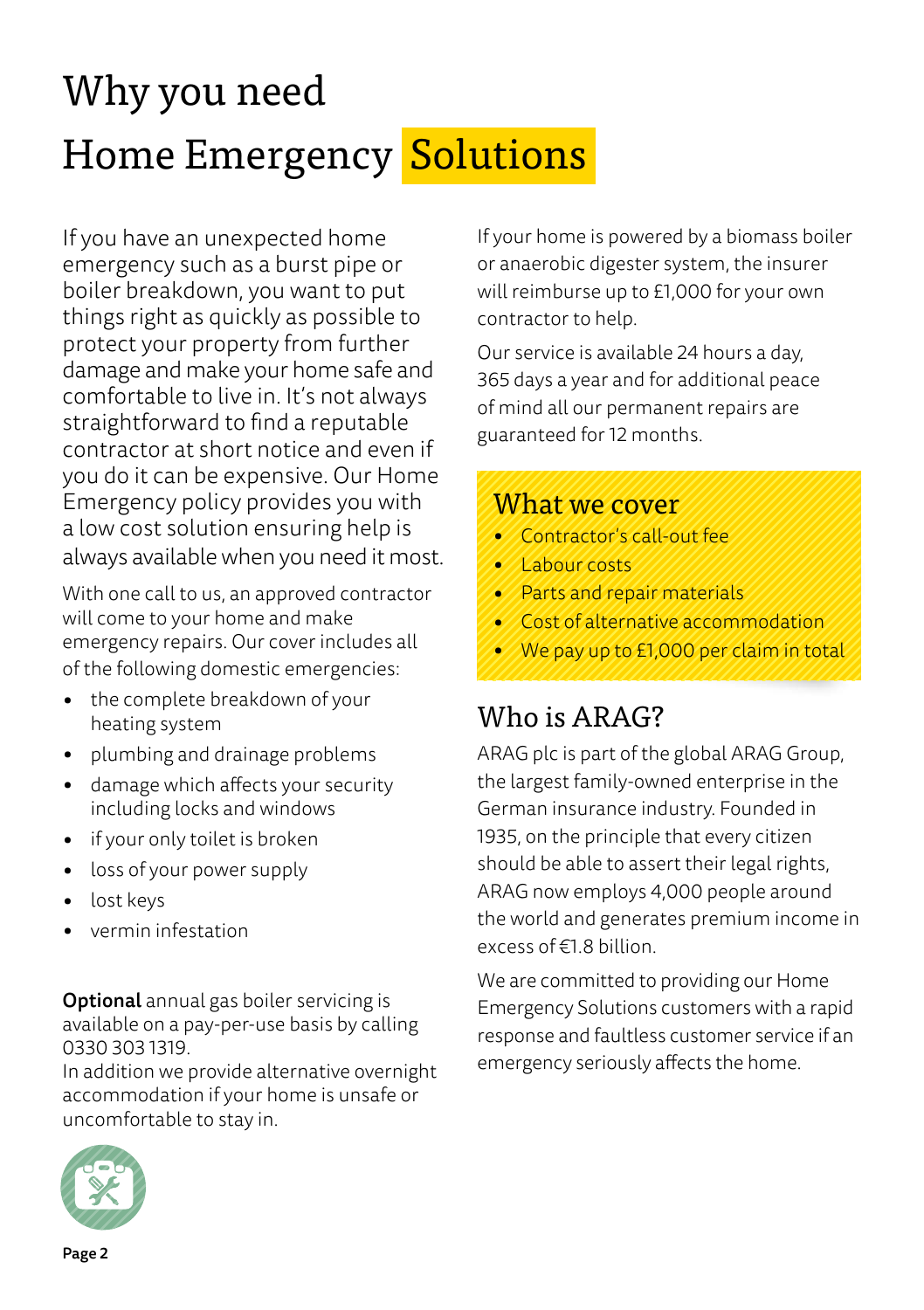## Examples of when we can help



### Boiler breakdown

During a particularly cold snap last winter, on a Saturday morning, our insured's boiler broke down. As our insured had three young children, she was keen to resolve the problem as soon as possible.

She contacted us and we immediately appointed a contractor who attended later that day and ordered the replacement part needed to complete the repair to the boiler. The part was fitted the following day and the insured was able to heat their home again.

## Burst pipe

Our insured called when a burst pipe in their bathroom was causing water to drip through the kitchen ceiling causing damage and distress. We arranged for a contractor to carry out an emergency repair on the pipe and stop the leak.



## Security

Our insured contacted us when an attempted burglary left a smashed window in his front door which meant he was unable to leave home to go to work. We immediately arranged for a contractor to make the property secure by boarding up the window. A further claim was made on the insured's home insurance for a full replacement door.

Help is available when you need it most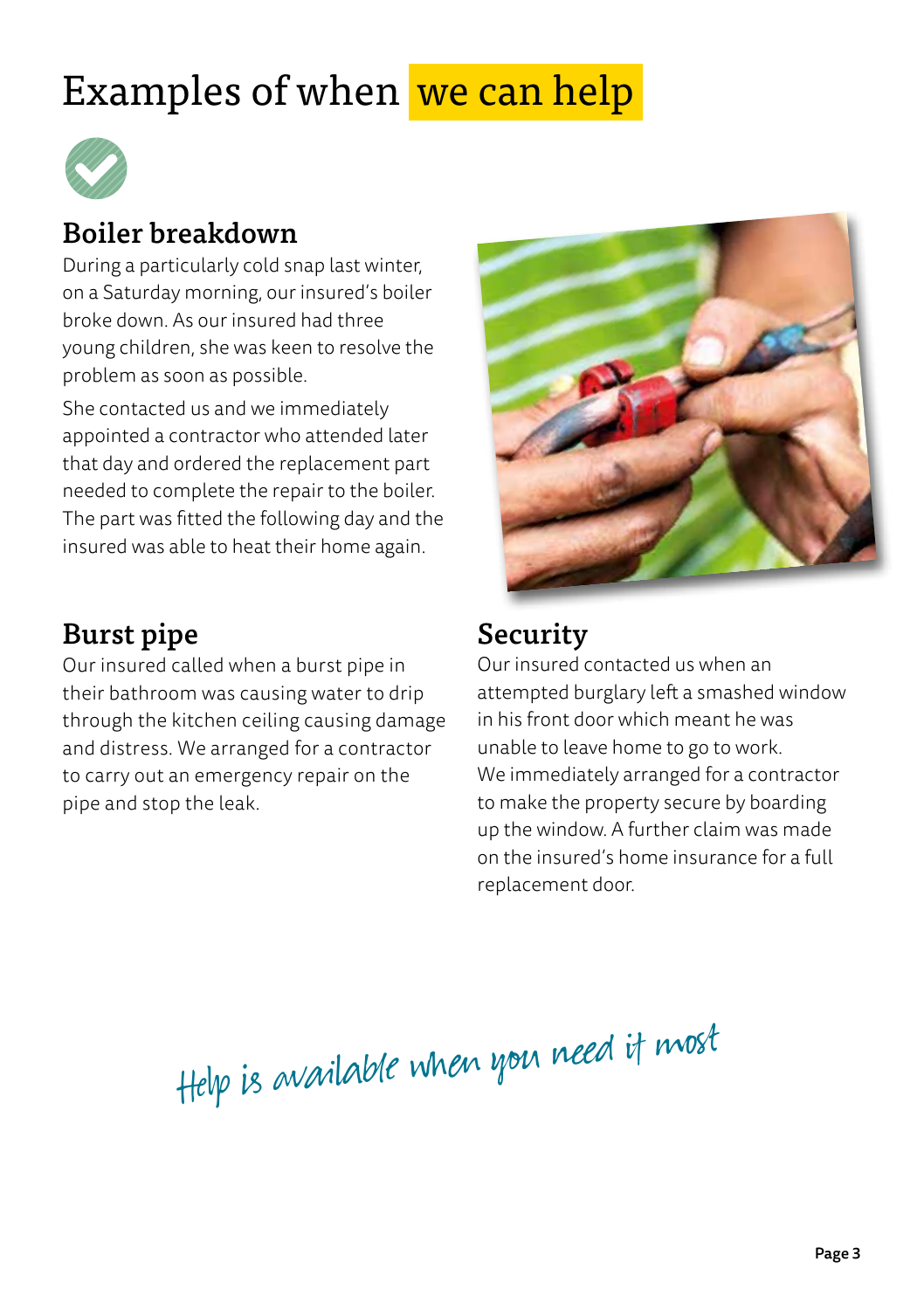### When we cannot help

We promise to respond quickly where help is necessary to prevent or reduce damage to your home and its furnishings or to make it safe and secure to live in. However, Home Emergency Solutions is not a home maintenance contract. We cannot help you with problems that result from wear and tear or merely cause inconvenience; for example a leaking tap.

There is a requirement to have your boiler serviced annually. We are happy to provide this optional service for you at a competitive rate.

The Summary table which follows provides the information you need to know before deciding whether to purchase cover.

## Optional service



We have negotiated competitive rates with our approved contractors for an annual gas boiler service. You can simply call our dedicated service phone number and we will arrange for a local approved firm to get back to you within two hours to agree a convenient time to carry out the service. You are responsible for the contractor's annual service charge and we are confident that you will receive high standard of customer service from our contractors.

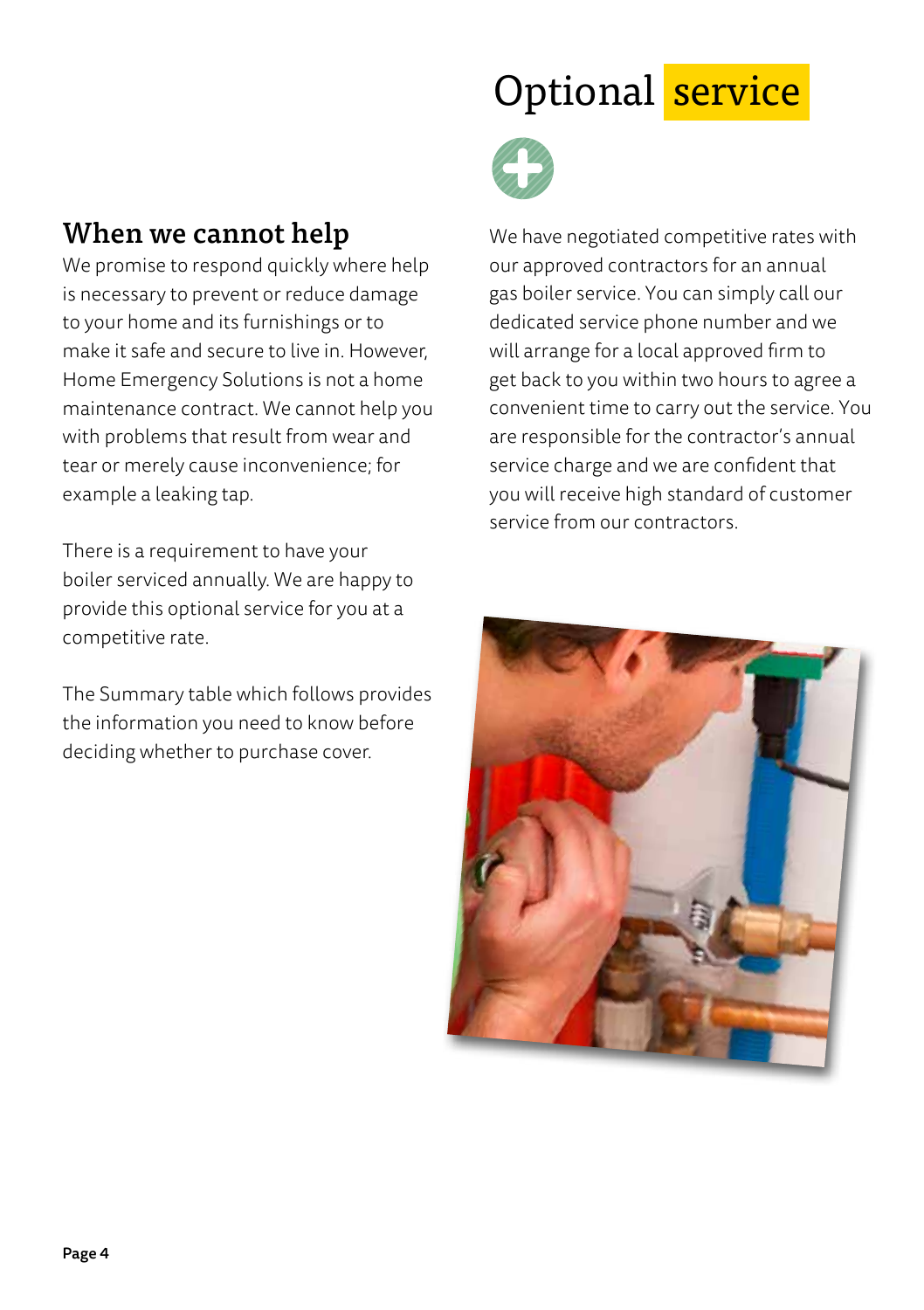## Important information

## Claims procedure

In the event of a home emergency:

- 1) Please telephone the dedicated number shown in the policy wording (lines are open 24 hours a day, 365 days a year) as soon as possible, providing us with your name, address, postcode, and the nature of the problem.
- 2) We will record your details and then decide on the best course of action to limit your loss and/or repair the damage. If the incident relates to an emergency covered under this policy, we will instruct a member of our emergency contractor network. Poor weather conditions or remote locations may affect normal standards of service.
- 3) If your home is powered by a biomass boiler or anaerobic digester system, we will check your details and agree for you to choose a suitable expert to help. You will have to pay the contractor and send your receipt to us, we will reimburse your claim. Please send your receipt to www.arag.co.uk/newclaims or ARAG plc, 9 Whiteladies Road, Clifton, Bristol, BS8 1NN.
- 4) If you are claiming for alternative accommodation costs you must obtain our authority to incur costs before booking somewhere to stay. You will have to pay for the accommodation when you check out and send your receipt to us to be reimbursed.
- 5) It is important you notify us as soon as possible of any claim, and do not call out your own contractor unless we have agreed as we will not pay their costs and it could stop your claim being covered.
- 6) You must report any major emergency which could result in injury or serious damage to the home to the Emergency Services or the company that supplies the service.
- 7) Your call will be answered as soon as possible and may be recorded for training and security purposes.

## What happens if I change my mind after taking out the policy?

The policy provides you with a 14-day reflection period in which to decide whether you wish to continue. Cancellation is fully explained in Condition 6 of the policy wording.

## What happens if the insurer cannot meet its liabilities?

AmTrust Europe Limited is covered by the Financial Services Compensation Scheme (FSCS). You may be entitled to compensation of up to 90% of the cost of your claim in the unlikely event that the insurer cannot meet its obligations. Further information about compensation scheme arrangements is available at www.fscs.org.uk.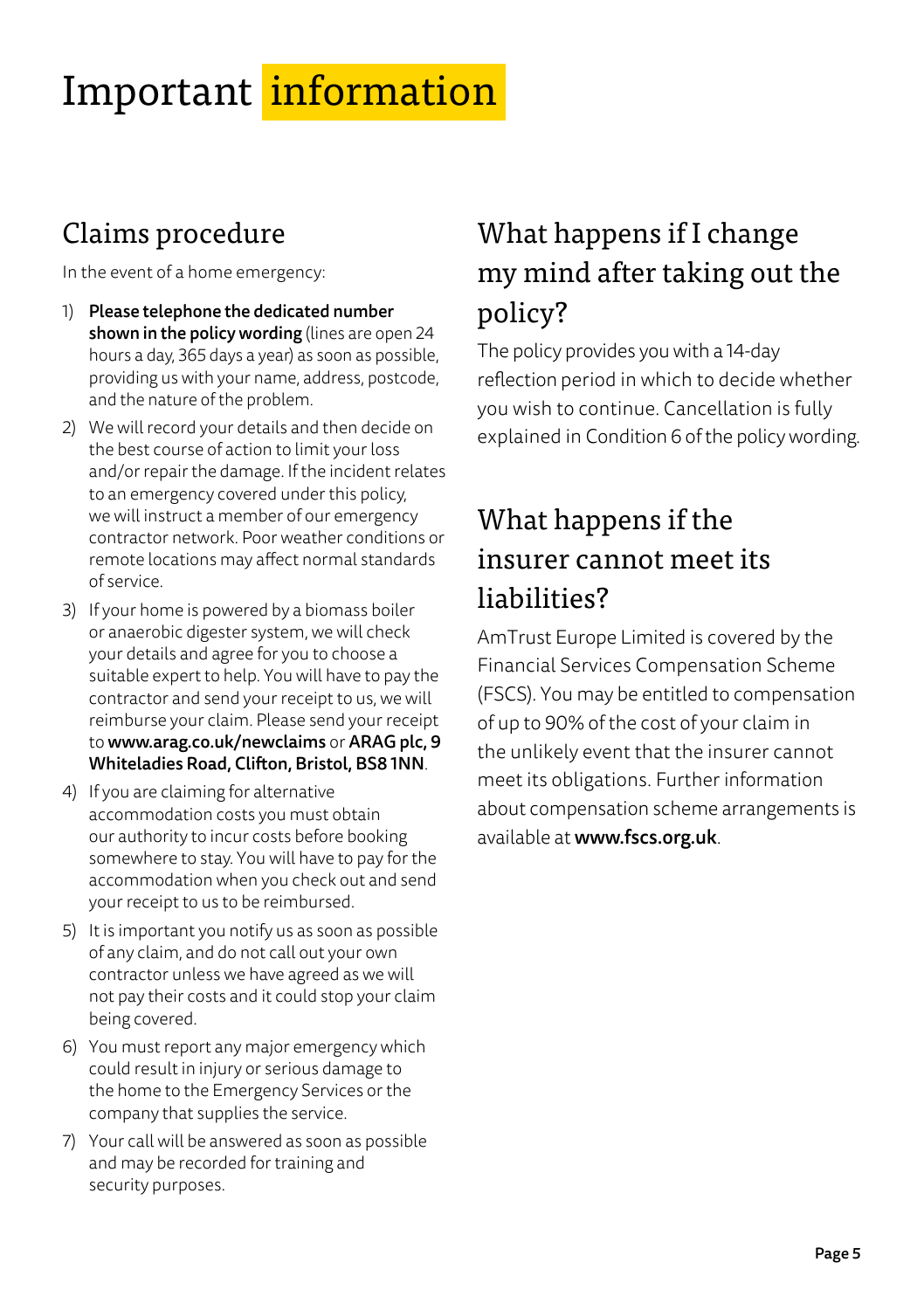### Summary table

The table below shows a summary of cover. An Insurance Product Information Document is also available. For full terms and conditions of the policy, please read the policy wording.

| Significant features & benefits                                                                                                                                                          | Significant exclusions or limitations                                                                                                                                                                                                                                                             | Where found                                                                                                          |
|------------------------------------------------------------------------------------------------------------------------------------------------------------------------------------------|---------------------------------------------------------------------------------------------------------------------------------------------------------------------------------------------------------------------------------------------------------------------------------------------------|----------------------------------------------------------------------------------------------------------------------|
| The insurer will pay emergency costs<br>up to £1,000 (including VAT) for<br>claims reported during the period<br>of insurance for the Insured events<br>shown below.                     | The claim must be reported to us<br>$\bullet$<br>immediately after you first become<br>aware of the home emergency.<br>You always agree to use the contractor<br>chosen by us.                                                                                                                    | Your policy cover<br>2)<br>3)                                                                                        |
| 1) Main heating system<br>The total failure or complete<br>breakdown of the main heating<br>system (including a central heating<br>boiler) in your home.                                 | A central heating boiler will only be<br>covered if it has been serviced during<br>the 12 months prior to a breakdown.<br>A main heating system which is more<br>than 15 years old.<br>· LPG fuelled, oil fired, warm air and<br>solar heating systems or boilers with an<br>output over 60Kw hr. | Meaning of words<br>& terms<br><b>Central Heating</b><br>Boiler<br>What is not insured<br>by this policy<br>6)<br>7) |
| 2) Plumbing & drainage<br>The sudden damage to, or blockage<br>or breakage or flooding of, the<br>drains or plumbing system located<br>within the home which causes a<br>home emergency. | Blockage of supply or waste pipes due to<br>freezing weather conditions.                                                                                                                                                                                                                          | What is not insured<br>by this policy<br>18)                                                                         |
| 3) Home security<br>Damage to or failure of external<br>doors, windows or locks which<br>compromises the security of<br>the home.                                                        |                                                                                                                                                                                                                                                                                                   |                                                                                                                      |
| 4) Toilet unit<br>Breakage to or mechanical failure<br>of the toilet bowl or cistern<br>resulting in the loss of function<br>providing there is no other toilet in<br>the home.          |                                                                                                                                                                                                                                                                                                   |                                                                                                                      |
| 5) Domestic power supply<br>The failure of the domestic<br>electricity or gas supply.                                                                                                    | The interruption, failure or disconnection of<br>the mains electricity or gas supplies.                                                                                                                                                                                                           | What is not<br>insured by this<br>policy<br>9)                                                                       |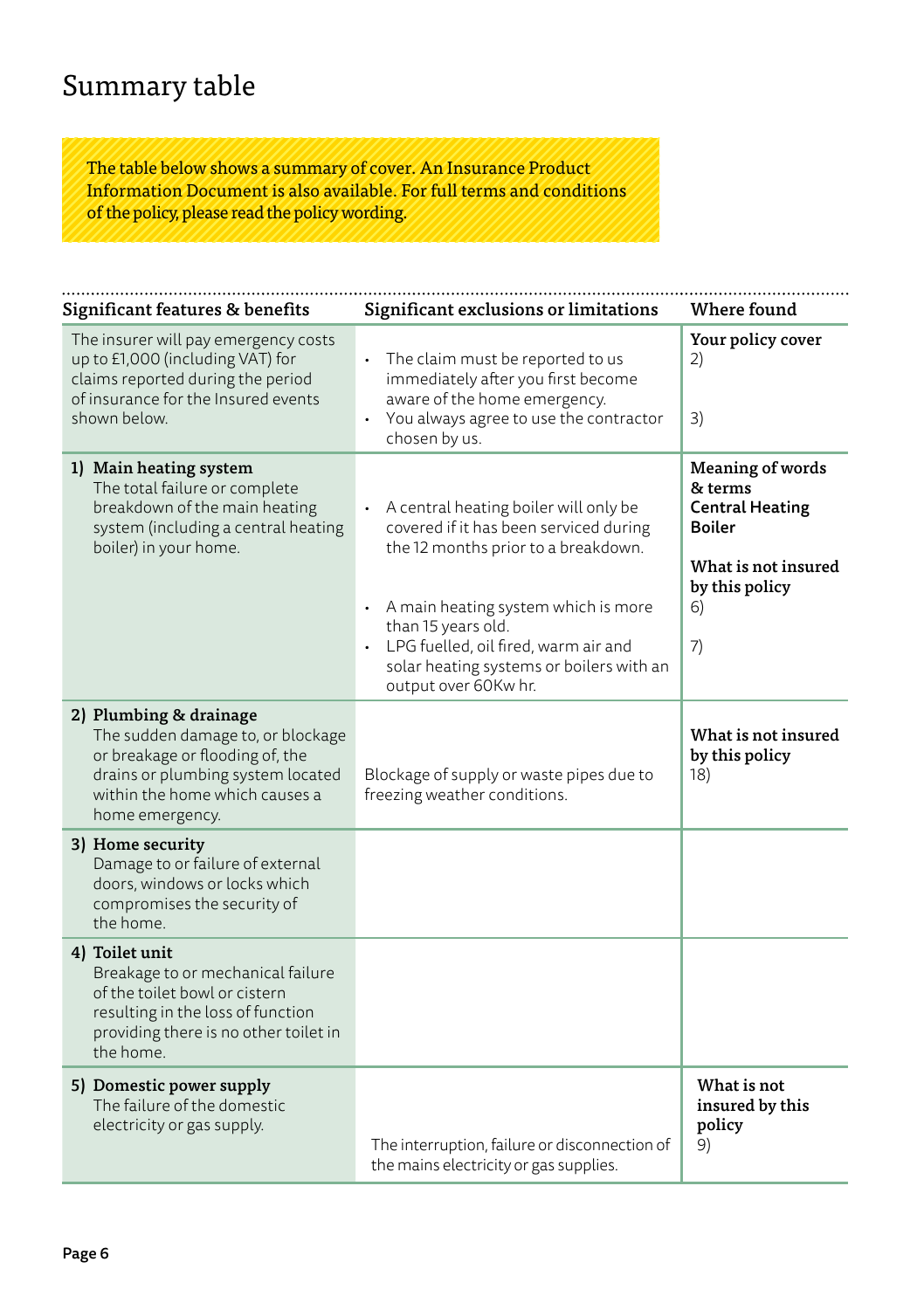| Significant features & benefits                                                                                                                                                                                                              | Significant exclusions or limitations                                                                                                                                                                                                                                                                                                                                                                                                                                                                                                                                                                                                                          | Where found                                                                                          |
|----------------------------------------------------------------------------------------------------------------------------------------------------------------------------------------------------------------------------------------------|----------------------------------------------------------------------------------------------------------------------------------------------------------------------------------------------------------------------------------------------------------------------------------------------------------------------------------------------------------------------------------------------------------------------------------------------------------------------------------------------------------------------------------------------------------------------------------------------------------------------------------------------------------------|------------------------------------------------------------------------------------------------------|
| 6) Lost keys<br>The loss or theft of the only available<br>keys to gain access to the home.                                                                                                                                                  | Damage caused by gaining access to<br>the home.                                                                                                                                                                                                                                                                                                                                                                                                                                                                                                                                                                                                                | What is not<br>insured by this<br>policy<br>8 <sub>b</sub>                                           |
| 7) Vermin infestation<br>Vermin causing damage inside<br>your home or a health risk to you.                                                                                                                                                  |                                                                                                                                                                                                                                                                                                                                                                                                                                                                                                                                                                                                                                                                |                                                                                                      |
| 8) Alternative<br>accommodation costs<br>Your overnight accommodation<br>costs (including transport there)<br>including VAT following a home<br>emergency which makes the home<br>unsafe, unsecure or uncomfortable<br>to stay in overnight. | You will have to settle the charges<br>for accommodation and the insurer<br>will reimburse the payment on our<br>acceptance of your claim.                                                                                                                                                                                                                                                                                                                                                                                                                                                                                                                     | Claims procedure<br>4)                                                                               |
|                                                                                                                                                                                                                                              | Any claim:<br>where costs have been incurred before<br>we accept a claim<br>where there is no one at home when<br>$\ddot{\phantom{0}}$<br>the contractor arrives<br>involving a pre-existing problem<br>arising from any wilful or negligent act<br>or faulty workmanship<br>for making permanent repairs once the<br>emergency situation has been resolved<br>for damage that is caused by finding<br>the cause of your claim and making<br>the repair<br>relating to replacement of parts that<br>gradually sustain wear and tear over time<br>relating to garages, outbuildings,<br>boundary walls, fences, hedges,<br>cesspits, fuel tanks or septic tanks | What is not insured<br>by this policy<br>1)<br>3)<br>4)<br>5)<br>8a)<br>8 <sub>b</sub><br>10)<br>11) |
| <b>Territorial limits</b>                                                                                                                                                                                                                    | Home Emergency Solutions is available<br>for homes located in the United Kingdom,<br>Channel Islands and the Isle of Man.                                                                                                                                                                                                                                                                                                                                                                                                                                                                                                                                      | Meaning of words<br>& terms:<br>Home                                                                 |